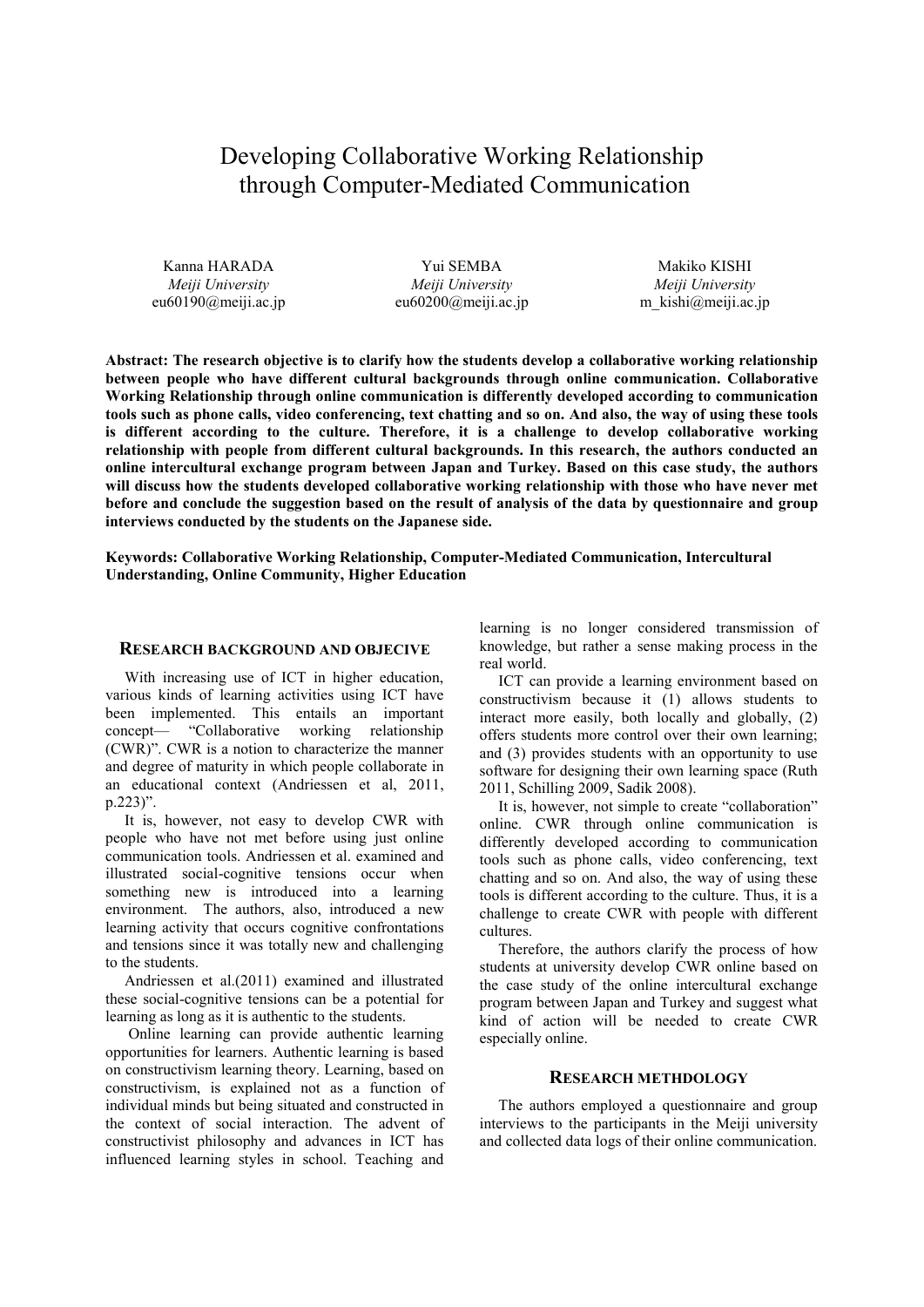As to the questionnaire, the authors asked what kind of difficulties the students faced in communicating each other, and how they solved the problems to create CWR.

As to the group interviews, the authors asked the students the details of the answers written in the questionnaires.

As to the log data of the online communication, the authors asked the students to share the log of the process that they develop CWR.

## **OUTLINE OF THE PRACTICE**

This practice started on May 2019. The instructor of Meiji University connected the students of Gaziantep University, which is located in Turkey through the Internet. 17 students from the Turkish side and 16 from the Japanese side participated in the project. Both sides have distinct nationalities. On the Japanese side, there are Japanese, Korean and Chinese students belonging to the same department named Global Japanese Studies. On the Turkish side, there are students from Turkey, Iran, Saudi Arabia and Syria. Their majors, on the other hand, are distinct such as engineer, medicine, literature, and architecture.

Initially, the students started to get to know each other in pairs using Social Networking Service (especially Facebook Messenger). Some of the student communicated with each other and other did not. The reason will be discussed in the discussion of this paper. As a second phase, students re-arranged the pair to have online synchronous communication using video conferencing. The authors made pairs according to their interest based on the data we have already collected through asynchronous communication using Facebook Messenger, LINE and WhatsApp.

The students from both sides are not familiar with online communication with people who they had have not met face to face although both use these communication tools daily with family and friends who they know very well.

#### **RESULT AND DISCUSSION**

As a result of the data analysis, the following 4 important points were found as factors to develop CWR through online communication.

### **(1) Finding "commons" between them**

According to the reflection sheet conducted to the students on the Japanese side, students think it important to find commons between them. At first, the students from both sides had little information about each other, so it was hard to find their commons because respective student has totally different backgrounds. Also, they are from various majors ,which means they are interested in different subjects. However, once they found the commons

among them, the communication became smoothly and it brought a better relationship.

## **(2) Situational and improvised action**

Students tried to create good relationships and care about each other to interact with their partners for video conferencing. Obviously, always being aware of keeping a good relationship is the most important because as opposed to text chatting, during video conferencing, the students needed to keep the discussion topic moving fluidly. Also, depending on situations, students took improvised action, that brought both positive and negative consequences.

### **(3) Pay attention to their cultural, historical backgrounds**

CWR takes time. There are many difficulties especially interacting with people who have very different cultures from one another. Especially, the difference of sense of "time" is a big issue between them. When studnets do not have a response for a long time after sending a message, the tension rises more and more as time passes. During the practice, since there was an examination on the Turkish side , many of the students on the Japanese side could not get responses without knowing the reason. They considered it that Turkish students did not want to talk. Also, the respective students' motivation was not at the same level compared to one from Japanese side. Receiving no response without knowing reasons may lose the students' motivation.

## **(4) Considering the limits of online communication**  Online communication has some difficulties for; firstly, keeping the topic. Especially, as long as the pairs had something in common during the pair work, it was easier to talk more and longer based on it, and that made both students keep getting to know more and more. However, if not, it was absolutely difficult to keep conversation fluid.

Another difficulty was the way of matching the pairs. On the Turkish side, some students are interested in interacting with Japanese since they have chance to communicate with people in Japan. That mean, they preferred to interact with Japanese. On the other hands, there were others who prefer to know about Chinese and Korean culture. Thus, when the pairs are matched with whom don't want to communicate in the first place, they sometimes don't make effort to get to know each other.

## **REFERENCES**

- Andriessen, J., Baker, M., & Van der Puil, C. (2011) Sociocognitive tension in collaborative working relations, In S. Ludvigsen, A. Lund, I. Rasmussen, & R. Säljö (Eds.), *Learning across sites.* New tools, infrastructures and practices (pp. 222-242). Abingdon: Routledge.
- Ruth, V., Small (2011) Motivation and new media: an introduction to the special issue. *Education Technology Research and Development,* 59, pp.177-180
- Schilling, K. (2009) The impact of multimedia course enhancements on student learning outcomes. *Journal of*